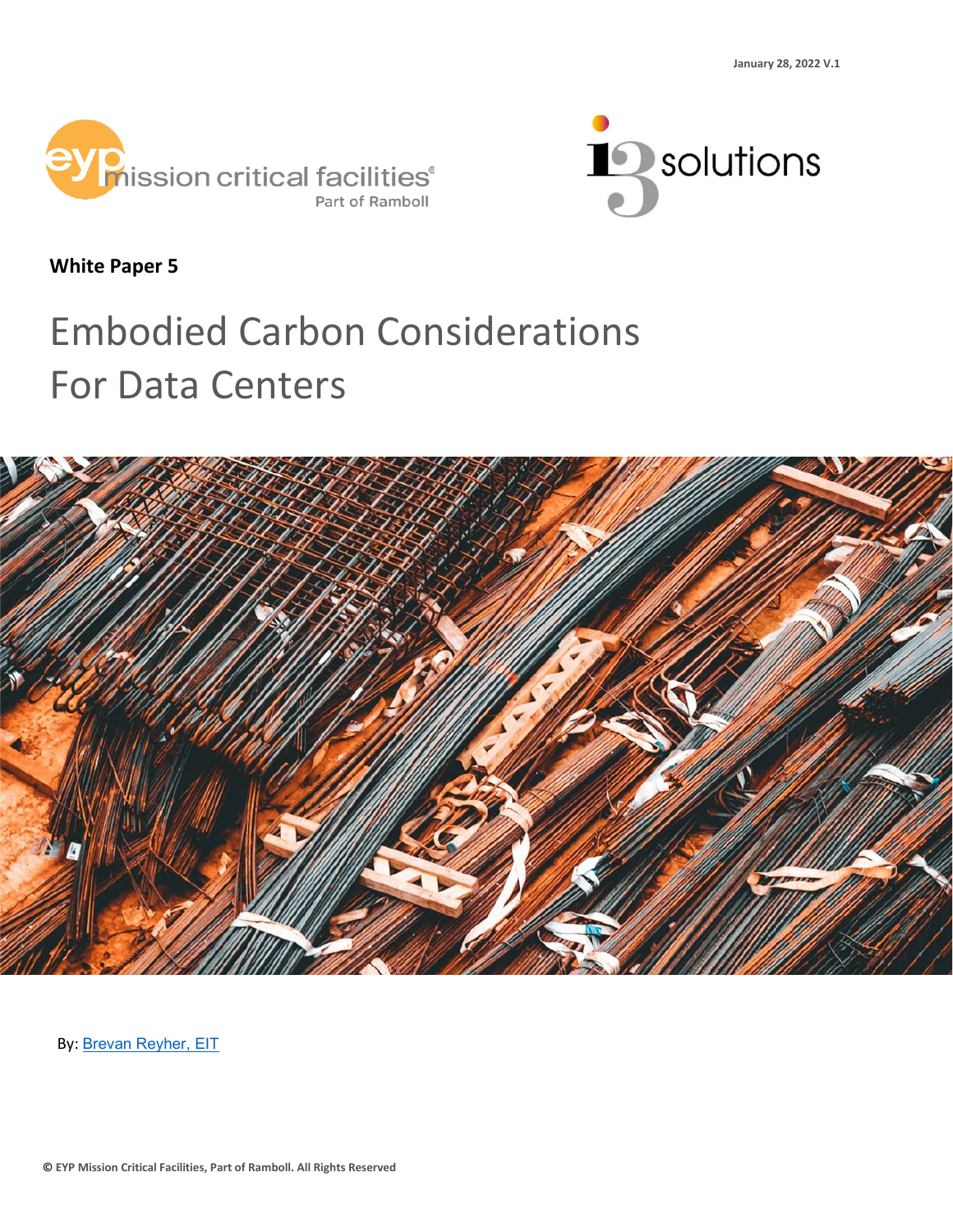# **Executive Summary**

Climate change continues to affect our environment at an increasing rate while our understanding of the impact between human activities and the increase in measured greenhouse gases (GHG) is becoming clearer. The demand for IT services is contributing to immense growth within the data center sector and this contributes to increasing carbon impacts from construction and operations. In terms of built out area and overall energy usage, data centers currently remain a small subset of commercial and industrial emissions. However, it does not take much imagination to see a future where they are one of the highest consumers of energy and resources. As more systems move online, such as most things leisure, education and work-related, contrasted by a reduction in commercial real estate, an increase in data center carbon footprint can be forecast.

# **Content**

- 1. Introduction
- 2. Data Center Scale
- 3. Embodied Carbon vs. Operational Carbon
- 4. Measuring Embodied Carbon for a Whole Life Carbon Approach
- 5. Solutions
- 6. Conclusion

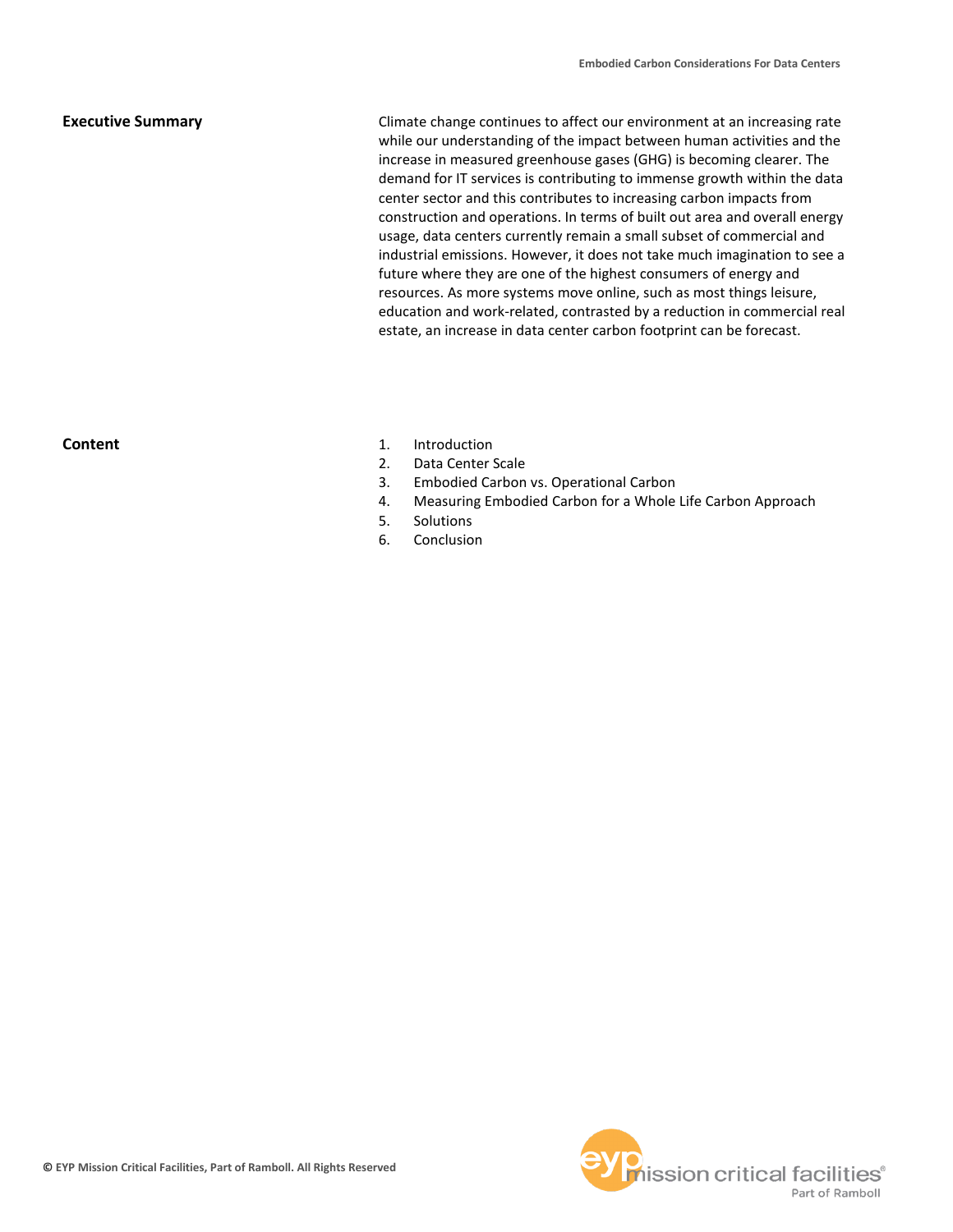### **1. Introduction**

Climate change continues to affect our environment at an increasing rate while our understanding of the impact between human activities and the increase in measured greenhouse gases (GHG) is becoming clearer. The demand for IT services is contributing to immense growth within the data center sector and this contributes to increasing carbon impacts from construction and operations. In terms of built out area and overall energy usage, data centers currently remain a small subset of commercial and industrial emissions. However, it does not take much imagination to see a future where they are one of the highest consumers of energy and resources. As more systems move online, such as most things leisure, education and work-related, contrasted by a reduction in commercial real estate, an increase in data center carbon footprint can be forecast.

Early data center design was primarily focused on cost, resiliency and uptime but later evolved to include efficiency and the reduction of operational energy consumption. The economic approach to design decision-making has considered the data center lifecycle, but only in terms of capital and operational expense and total cost of ownership. Increasing the efficiency of the data center or reducing the resources required to build it lessens the GHG impact but there are limitations. There remains the risk of design decisions having unintended consequences if embodied carbon emissions are not considered.

Embodied carbon includes all emissions not attributed to operations and the use of electrical energy and water in the day to day running of the data center. These include those from extraction, manufacturing, and transportation, as well as installation of materials and components used to create the built environment. It also includes the lifetime emissions from in-use activities including maintenance, repair, replacement and the end-of-life activities of deconstruction, transportation, waste processing and disposal. Reducing the GHG emissions in support of a carbon neutral goal for the data center industry must be performed with a comprehensive approach. Embodied carbon is the sum of GHG emissions normalized to an equivalent CO2 number.

Including the Whole Life Carbon approach to the design process can identify which design selections achieve the lowest carbon emissions over the entire lifecycle of the data center, where focusing solely on operational emissions may fall short.

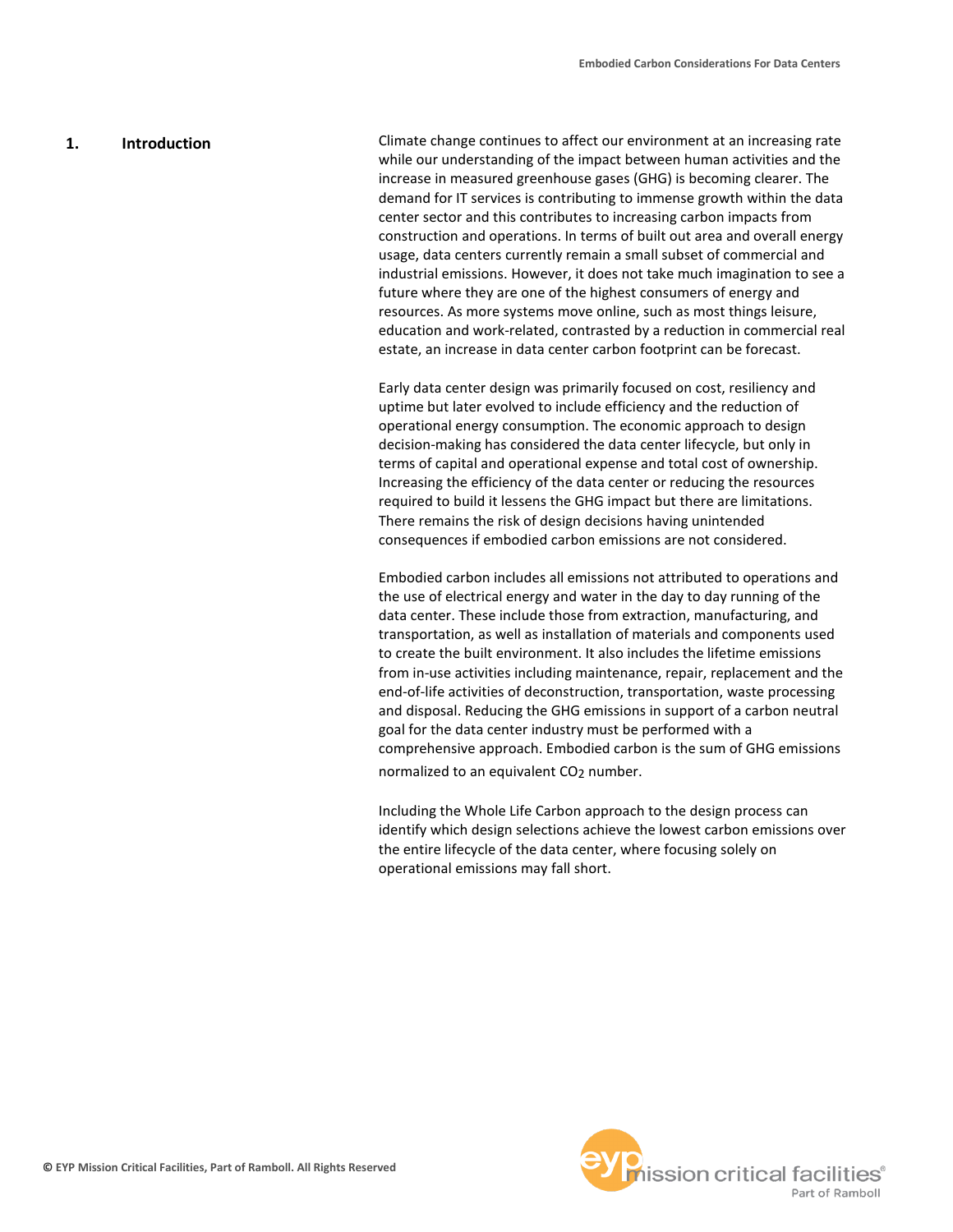## According to the Jones Lang LaSalle (JLL) research group, there was 611.3 MW of data center capacity under construction in 2020 in North America, and another 418.2 MW under construction in EMEA $^{\text{1}}$ . This is an increase from 549.8 MW at the end of 2018. Density is still increasing, however, the amount of building area required to keep up with demand for the services continues to increase. **2. Data Center Scale**

The United Nations Environment Programme (UNEP) Global Alliance for Buildings and Construction (GlobalABC) publishes an annual global status report in which the two trends were highlighted $^2$ . "CO<sub>2</sub> emissions from the building sector are the highest ever recorded" and "new GlobalABC tracker finds sector is losing momentum toward decarbonization." These are both concerning trends with the percentage of global emissions and energy of 38% that can be attributed to the overall building sector. To decrease the share of global emissions that can be attributed to building operations, it requires continued effort on efficiencies and especially for data centers, the expedited decarbonization of the electric power grid. The opportunities exist to improve these on new builds and continue in the future through technology innovation and equipment retrofits as advances become available.



## Global share of buildings and construction final energy and emissions, 2019

Notes: Buildings construction industry is the portion (estimated) of overall industry devoted to manufacturing building construction materials such as steel, cement, and glass. Indirect emissions are emissions from power generation for electricity and commercial heat.

Sources: (IEA 2020d; IEA 2020b). All rights reserved. Adapted from "IEA World Energy Statistics and Balances" and "Energy Technology Perspectives".

There is an additional 10% of global emissions attributed to the construction of buildings. These emissions, created at the beginning of the building lifecycle, cannot be reduced over time. Addressing the sources of these emissions during design and procurement are an important consideration and contribute to immediate embodied carbon

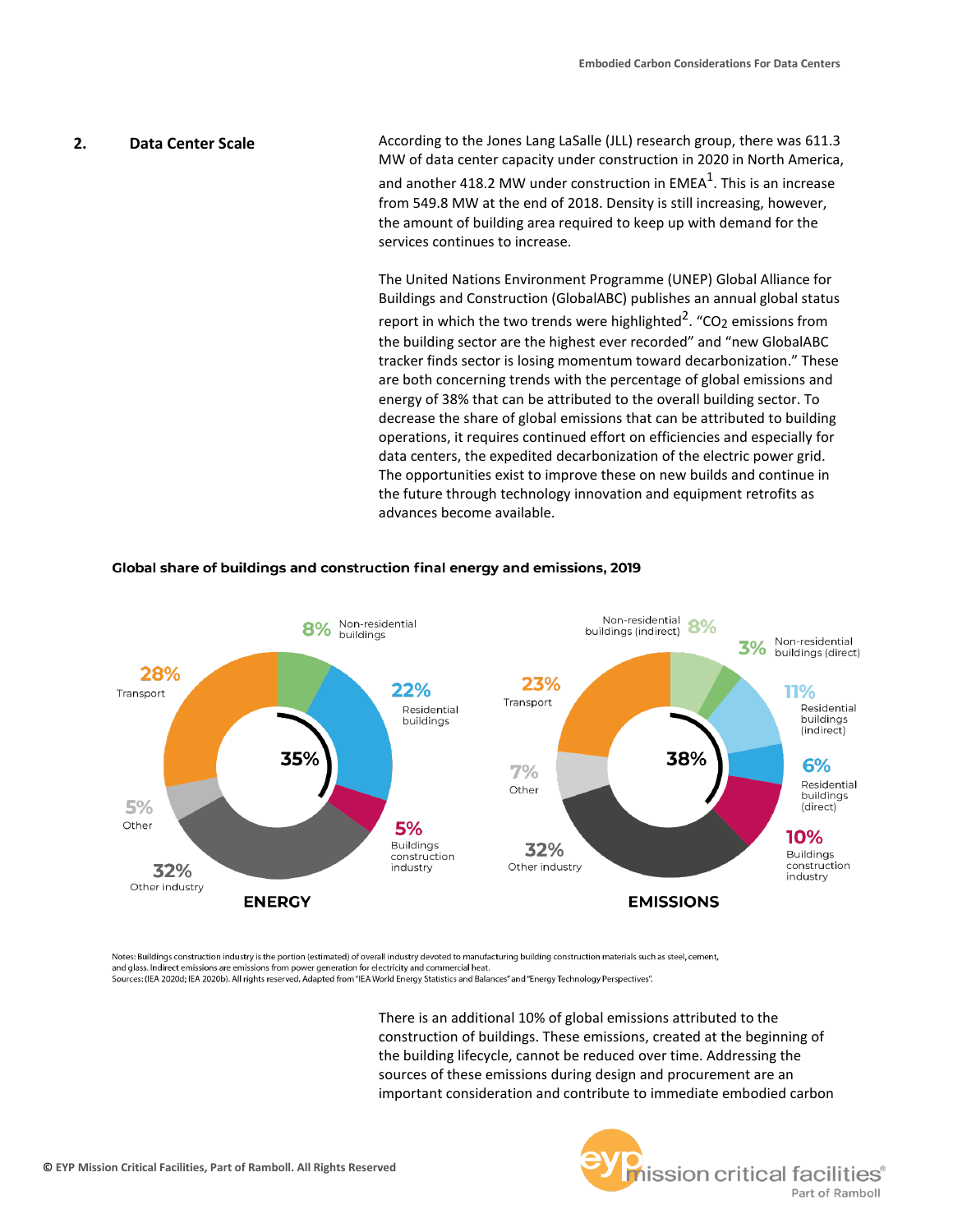reductions. Another perspective to highlight the importance of embodied carbon in relation to operational carbon is grid decarbonization. If the grid providing the operational energy is decarbonized over time, and the embodied carbon emissions remain the same, the embodied carbon relative to operational carbon will increase.

# **3. Embodied Carbon vs Operational Carbon**

There are terms available which we need to understand to ensure we all are speaking the same language. The Language of Carbon<sup>3</sup>. Greenhouse gases (GHG) trap heat in the atmosphere and include carbon dioxide (CO2), methane (CH4), and nitrous oxide (NO2). Release of these gases occurs while burning fossil fuels or biological materials, in chemical reactions during materials production, in the transportation of fossil fuels, from agricultural activities and treatment of wastewater, among others.

Although synthetic, fluorinated gases are also considered to be GHG and are synthetic gases which have widespread use as substitutes for ozonedepleting substances in refrigerants, as well as industrial processes such as manufacturing of aluminum and semiconductors. About 92% $4$  of these gases are in the substitution of ozone-depleting substances and are often used in data center cooling systems. Although typically emitted in small quantities, they are extremely potent greenhouse gases and deemed to hold high Global Warming Potential (GWP).

GWP is a metric used to allow comparisons of the global warming impacts of different gases. A high GWP means that small atmospheric concentrations can have disproportionately large effects on global temperatures. GWP and Carbon Dioxide Equivalent (CO2e) are used to normalize the emissions calculations.

# **Embodied + Operational = Whole Life Carbon**

Significant efforts have been invested in data center operational efficiencies. And rightly so, because the energy use density for data centers per unit area is much higher than other types of buildings. Innovations have reduced the amount of additional energy that is required to support the critical load and can be seen by the reduction of average PUE (Power Utilization Effectiveness) over the last decade. There are also efforts underway to apply the excess heat and energy produced by the facility to offset the energy used by the critical IT load. This is termed waste heat reuse, and it is measured by ERE (Energy Reuse Effectiveness).

Investments to reduce the operational energy of the facility are recouped over time during the lifecycle of the facility. Therefore, such reductions are not accounted for until 5, 10, 30 years into the future. Embodied carbon on the other hand is mostly spent up front when the building is constructed. This is a major reason to include the embodied carbon within

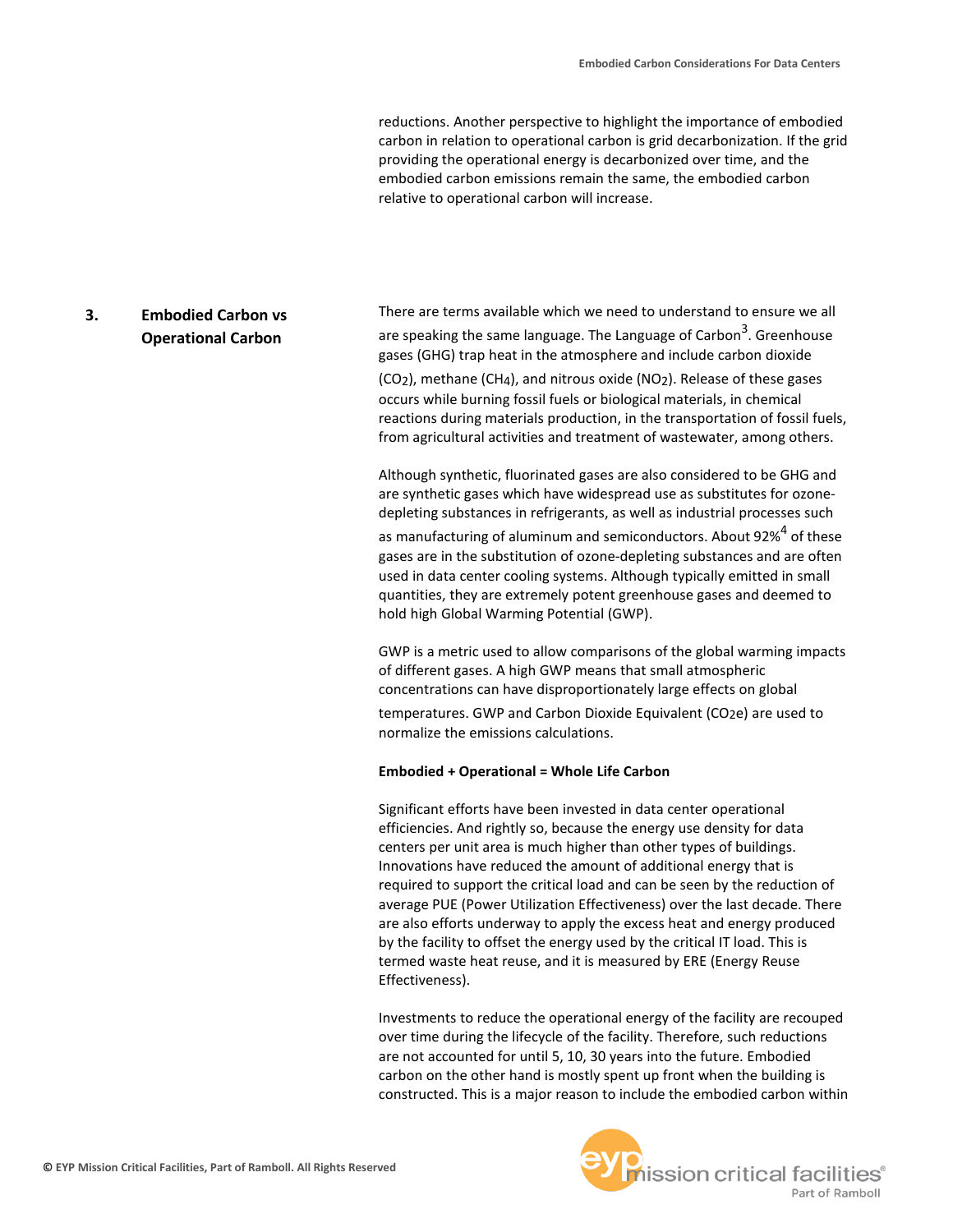analyses and design decisions. Understanding embodied and operational carbon is needed to allocate and account for each appropriately.

Combining embodied and operational emissions to analyze the entire lifecycle of a building throughout its useful life and beyond is the Whole Life Carbon approach. This ensures that the

embodied carbon (CO2e emissions) together with embodied carbon of materials, components and construction activities are calculated and available to allow comparisons between different design and construction methods.

The terms carbon and energy are often used interchangeably but they are not the same. They follow similar paths but can have different measurements depending on several factors e.g., the source of energy and the emissions associated with the production and use of that energy. The emissions associated with energy can vary depending on geographic location and grid energy supply mix.

In the measurement of embodied carbon, Cradle is referenced as the earth or ground from which raw materials are extracted. The following provide boundaries to measure the embodied carbon and emissions of a building at different points in the construction and operating lifecycle.

- Cradle to Gate extraction, transportation, processing, manufacturing up to the factory gate.
- Cradle to Site adds transportation to the site for installation.
- Cradle to Use adds installation activities.
- Cradle to Grave adds use factors including maintenance, repair, replacements along with the end-of-life factors including deconstruction, transportation, waste processing, and disposal.

However, there is an additional boundary definition that views the holistic impact and benefit of design choices called Cradle to Cradle. Its scope considers the reuse, recovery, and recycling of the materials installed in the building, even the building itself and other activities beyond the lifecycle. Like the Energy Reuse Effectiveness (ERE) metric for operational energy, it assesses the circularity of the building and its components in terms of reuse or recycling. This is the Whole Life Carbon approach.



Adapted from EN 15978:2011



**WHOLE LIFE CARBON**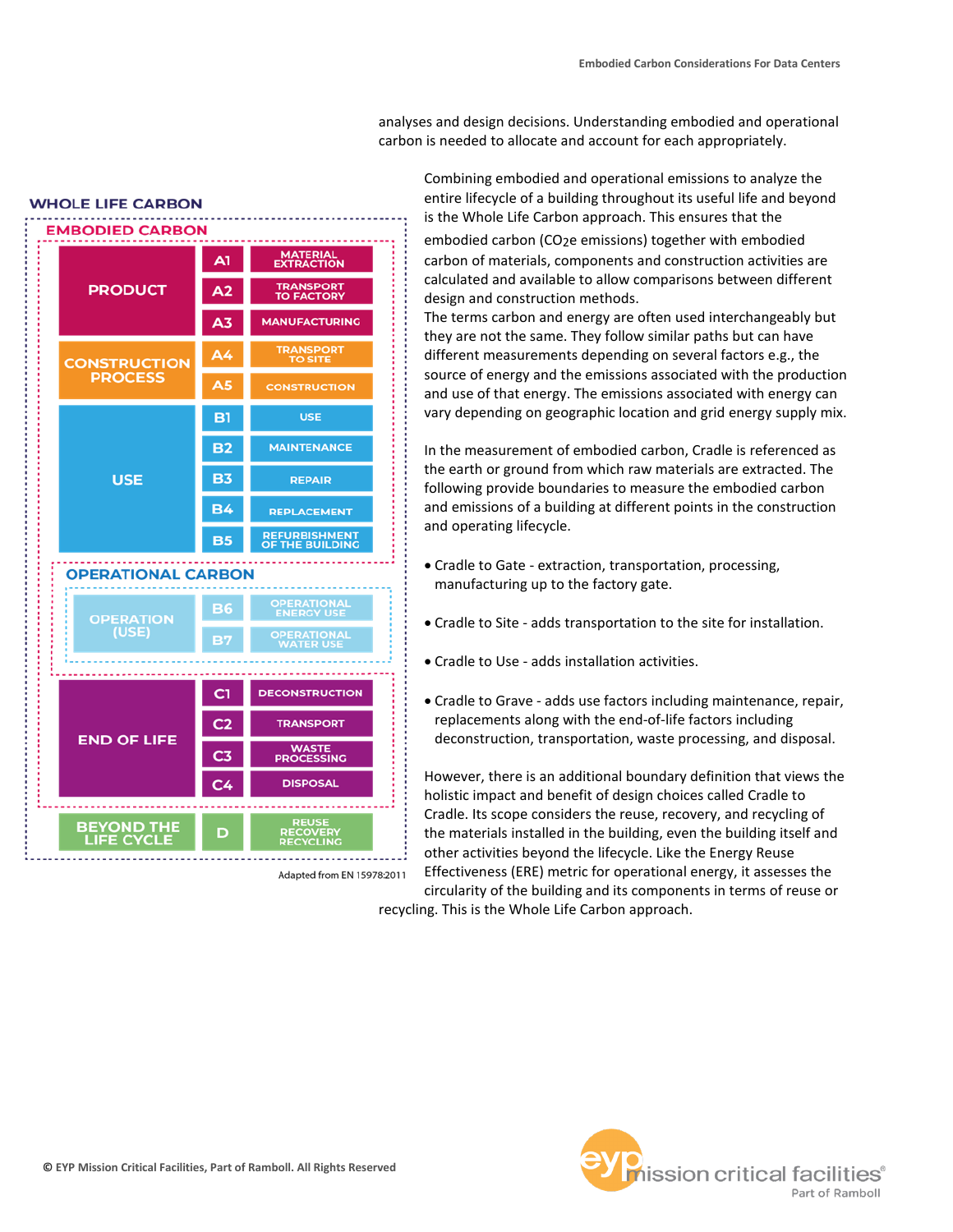# **4. Measuring Embodied Carbon for a Whole Life Carbon Approach**

The most prevalent and accepted method to calculate the environmental impacts of buildings is EN 15987:2011 Sustainability of construction works - Assessment of environmental performance of buildings - Calculation method. This standard defines the methods to perform a Life Cycle Assessment (LCA). EN 15987:2011 is part of a suite of standards that assesses sustainability at the product component and building level. Embodied carbon is included in Scope 3 of the GHG Protocol standards and a simplified description of these is:

- Scope 1: Direct emissions from owned operations including onsite combustion and fugitive emissions of greenhouse gases
- Scope 2: Indirect emissions from owned operations including emissions produced by the providers of purchased electrical energy and water
- Scope 3: Indirect emissions from unowned upstream and downstream activities

Scope 3 is also referred to as Value-Chain emissions and could be significant depending on the breadth of operations and the lifecycle of products produced. Focusing on the data center facility, much of the Scope 3 emissions will be produced by upstream activities. These activities include the materials for construction but also include those for ongoing maintenance and replacement of the facility equipment.

# **Data Center Scope**

A data center facility has unique aspects compared to traditional facilities. This is seen in the creation of addendums and exceptions by standards and codes organizations specifically for data centers because they do not fit into existing building types. In comparison to commercial buildings, their size and shape mimics warehouses whereas their MEP systems are similar to office buildings. However, there are significant differences. The limited number of publicly available data center case studies and reports creates challenges for owners, architects, and engineers to develop the practice of LCA.

That is not to say that performing an LCA on data center facilities is a challenge that cannot be overcome. If anything, it is a challenge that should be overcome. The knowledge and skills should be developed by the firms specializing in mission critical facilities design. The best practices and contributions should be shared. The advantage of performing a full scope LCA is the ability to identify hot spots among the sources of impact. This will allow the team to focus on the areas of most benefit for reductions. There are also advantages to performing a partial LCA on a select boundary or system. This allows the comparison of two equivalent solutions with embodied energy included in the decision matrix. The ServerFarm Whole Building Life-Cycle Analysis Report<sup>5</sup> illustrates the value that an LCA can bring to the design process.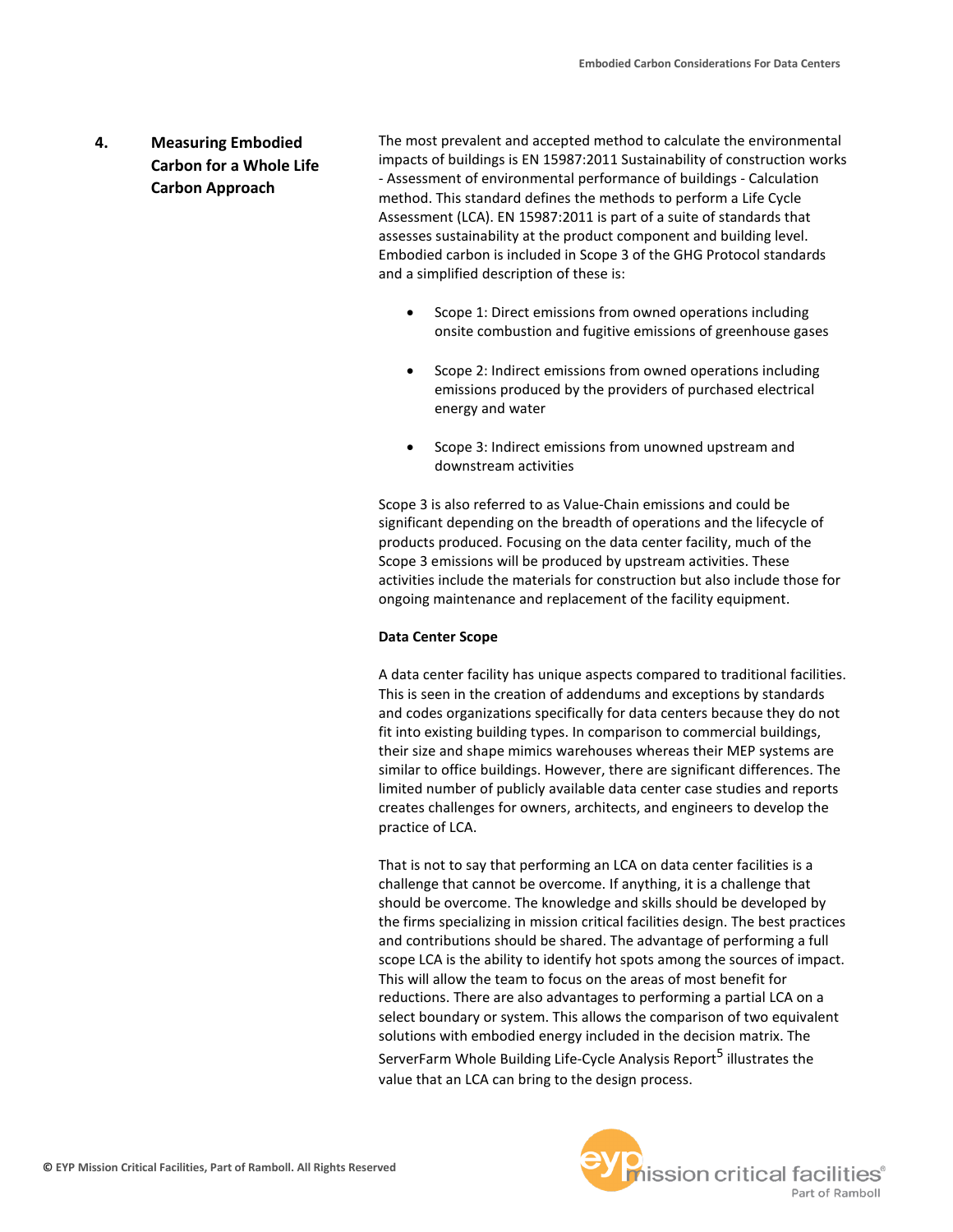Performing an LCA for a data center construction project requires data from trusted sources and an accurate model of the building to be able to calculate the embodied carbon and energy. The architectural, structural, and civil disciplines materials data will be available in generic form from a database. Multiple of these databases have been created and continue to be maintained, and appropriate selections should be made to ensure the data is accurate to the project location. Mechanical, electrical, and plumbing data will be available generically within an ICE (Inventory of Carbon and Energy) or specifically within the EPD or Environmental Product Declaration for a piece of equipment or component. LCA consultants are available and software packages have been created to streamline the assessment process.

#### **Tools for Assessment**

Performing an LCA requires an information database and methods for calculating and analyzing the results. The most widely referenced information database is the ICE database, researched and published by the University of Bath. Several academic, non-profit organizations, and government entities have also created and maintained databases. These datasets only cover the cradle to gate scope. Although no single database includes data for every geographical location, product, or situation, they are improving over time as more manufacturers and suppliers develop EPD's in the standardized format.

A few examples of available tools include BIM360 from Autodesk, which allows the integration of data from the EC3 tool developed in partnership between the Carbon Leadership Forum<sup>6</sup> and Building Transparency<sup>7</sup>. The EC3 tool is an EPD database and Building Transparency provides the Tally software to assist in the analysis and reporting of results. Other organizations with available tools are the Athena Sustainable Materials Institute<sup>8</sup> and EDGE<sup>9</sup> (Excellence in Design for Greater Efficiencies). These organizations are industry groups or academic partnerships. On the commercial side, there are companies such as OneClick LCA $^{10}$  that provide full-service support for performing LCA.

The available databases, tools, and knowledgeable resources required to accurately perform an LCA are growing, but the undertaking of performing a full LCA requires a considerable amount of time and resources.

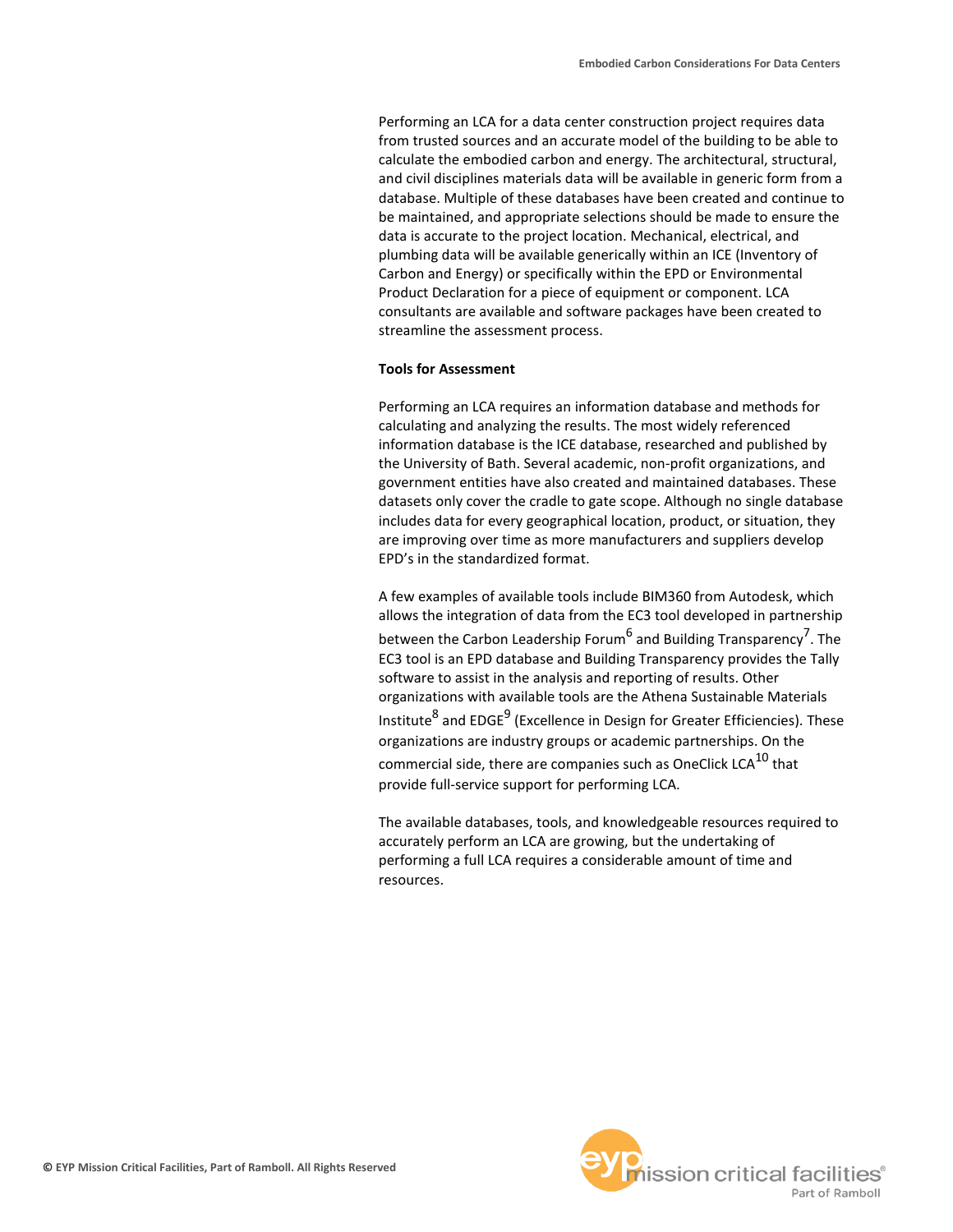# Each data center and design is unique, but research suggests that 10-20% of embodied carbon can be eliminated from construction projects with no increase in cost, and that embodied carbon accounts for 20-50% of the whole life energy and carbon of commercial buildings when operational energy is considered<sup>11</sup>. Although this value is far lower for data centers, embodied carbon should be considered in conjunction with operational energy and water savings benefits that may be gained by design choices. **5. Solutions**

## **Less is more**

Reducing embodied carbon in MEP disciplines can be accomplished by reducing the equipment and materials in the systems. Maximizing utilization of equipment and reducing complexity achieve the reduction in building area required and weight of the equipment, in turn the embodied carbon required.

#### **Increase density**

Supporting an increased power density in the IT environment contributes to performing the same amount of "work" in a smaller area. The reduction in floor area required as well as the amount of IT equipment required affects the overall impact.

#### **Life cycle assessment**

Performing a lifecycle assessment on the data center design provides the opportunity to compare alternate design choices and allow for more informed decisions to be made. Choosing the design with the lowest carbon impact and shortest carbon payback period requires this measurement and analysis.

# **Material substitution**

Including sustainability and embodied carbon reduction options in specifications directs designers and contractors to select materials with positive impacts. Recycled content and material substitution should be specified for reduced embodied carbon while achieving design requirements.

#### **Equipment selection**

Equipment manufacturers play a role in achieving sustainability goals. Selecting manufacturers with developed EPD allow for the LCA to be performed effectively. Product lifecycle and service life play a key role in the longevity of the subsystems. End of life activities including recyclability can have a positive or negative impact on the viability of the equipment.

#### **Building reuse/retrofit**

Reusing existing structures, commercial buildings, and warehouses to retrofit and reuse to meet new data center requirements or upgrading

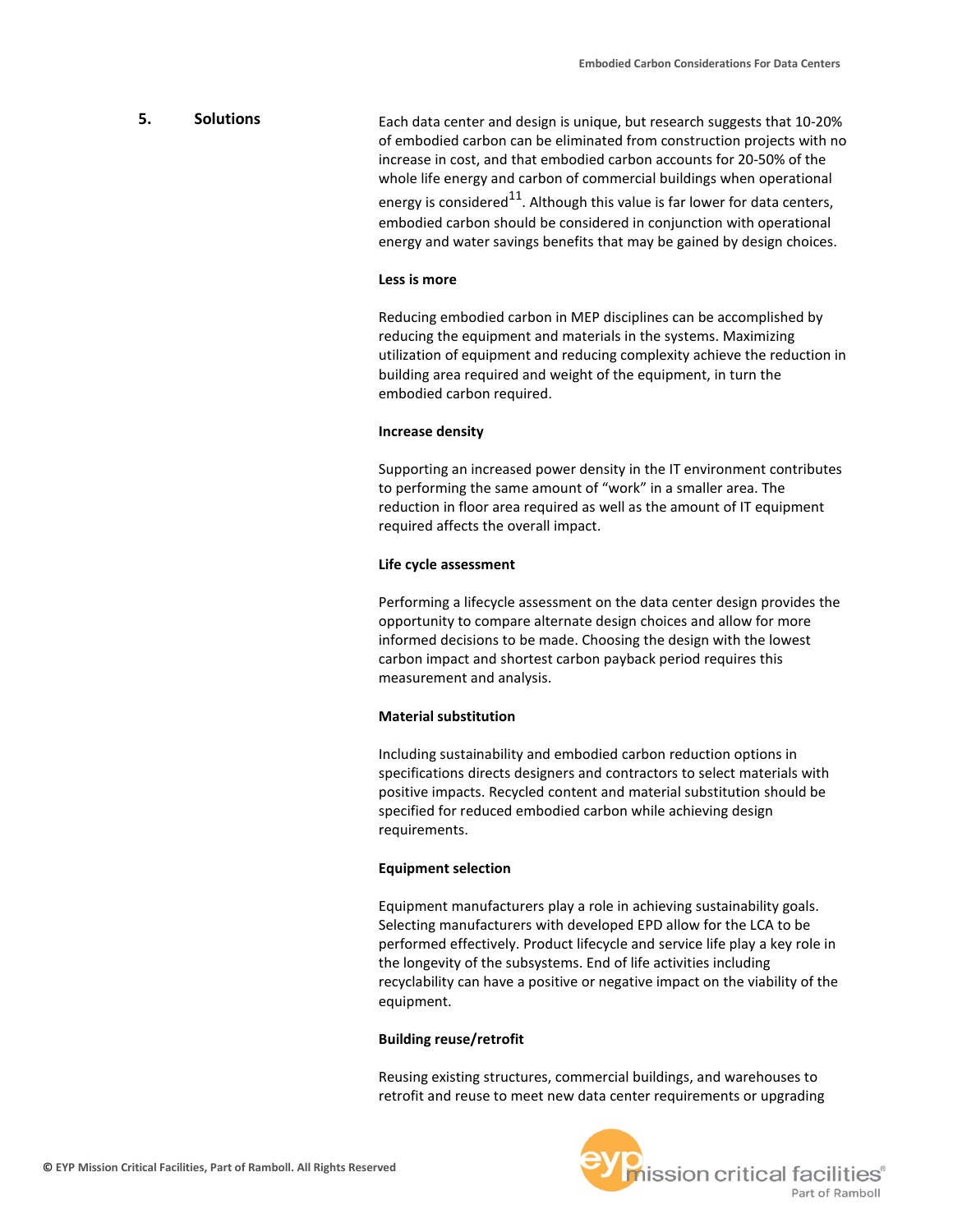legacy data centers provides a significant reduction in overall embodied carbon. Designing data center buildings that may be used for other purposes in the future also contributes to the reduced future impacts. The Preservation Leadership Forum sums up the advantages here, "when comparing buildings of equivalent size and function, building reuse almost always offers environmental savings over demolition and new construction." <sup>12</sup>

Performing deliberate analysis and making design decisions using the Whole Life Carbon approach, considering both Embodied Carbon/Energy and Operational Carbon/Energy, provides the opportunity to contribute positively to the global goal to reduce greenhouse gas emissions. The opportune time to create this positive impact and reduce the embodied carbon emissions occurs during planning, design, and procurement or in other words, now. **6. Conclusion**

# **References**

- 1. [https://www.us.jll.com/en/trends-and-insights/research/data](https://www.us.jll.com/en/trends-and-insights/research/data-center-outlook)[center-outlook](https://www.us.jll.com/en/trends-and-insights/research/data-center-outlook)
- 2. [https://wedocs.unep.org/bitstream/handle/20.500.11822/34572/GS](https://wedocs.unep.org/bitstream/handle/20.500.11822/34572/GSR_ES.pdf) [R\\_ES.pdf](https://wedocs.unep.org/bitstream/handle/20.500.11822/34572/GSR_ES.pdf)
- 3. [https://www.architectmagazine.com/practice/the-language-of](https://www.architectmagazine.com/practice/the-language-of-carbon_o)[carbon\\_o](https://www.architectmagazine.com/practice/the-language-of-carbon_o)
- 4. [https://www.epa.gov/ghgemissions/overview-greenhouse-gases#f](https://www.epa.gov/ghgemissions/overview-greenhouse-gases#f-gases)[gases](https://www.epa.gov/ghgemissions/overview-greenhouse-gases#f-gases)
- 5. [ServerFarm-Whole-Building-LCA-Report.pdf \(serverfarmllc.com\)](https://www.serverfarmllc.com/wp-content/uploads/2020/04/ServerFarm-Whole-Building-LCA-Report.pdf)
- 6. <https://carbonleadershipforum.org/>
- 7. <https://www.buildingtransparency.org/>
- 8. <http://www.athenasmi.org/>
- 9. <https://edgebuildings.com/>
- 10. <https://www.oneclicklca.com/>
- 11. [https://circularecology.com/embodied-carbon-footprint](https://circularecology.com/embodied-carbon-footprint-database.html)[database.html](https://circularecology.com/embodied-carbon-footprint-database.html)
- 12. Resource Library [Preservation Leadership Forum -](https://forum.savingplaces.org/viewdocument/the-greenest-building-quantifying) A Program of the [National Trust for Historic Preservation \(savingplaces.org\)](https://forum.savingplaces.org/viewdocument/the-greenest-building-quantifying)